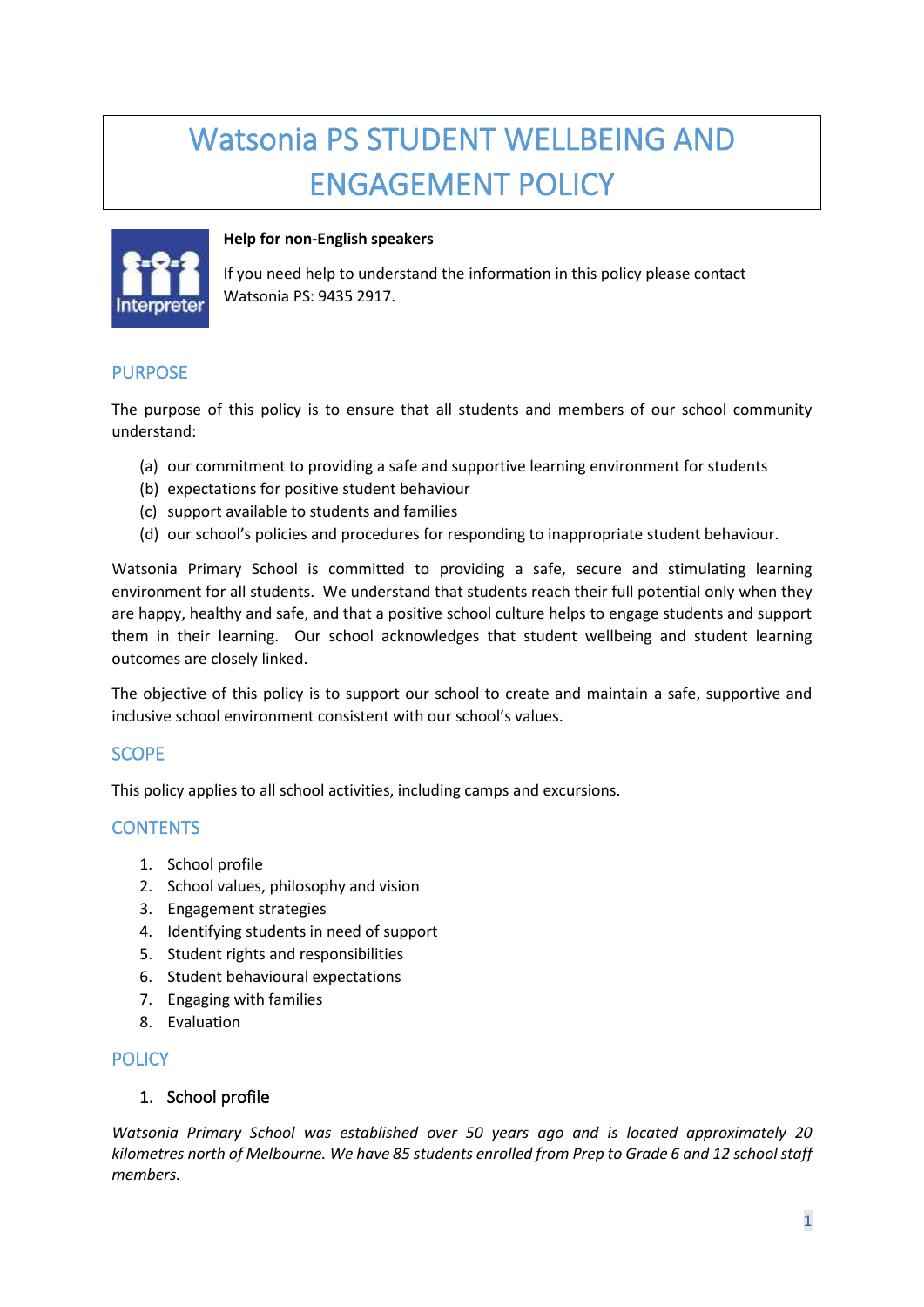*Our school grounds are large and we neighbour Concord Special School (Junior Campus), and we are surrounded by a supportive community. Most students that attend our school live locally and tend to walk or ride their bike to school. Watsonia Primary School has developed close ties to the local community, and enjoys support from our local shops and community services.* 

*We are proud of our diversity and inclusive school community.* 

*We strive to provide a nurturing and challenging environment that empowers students to reach their personal best, both academically and socially.*

# 2. School values, philosophy and vision

*Watsonia Primary School's Statement of Values and School Philosophy is integral to the work that we do and is the foundation of our school community. Students, staff and members of our school community are encouraged to live and demonstrate our core values of respect, resilience, teamwork, learning, honesty and pride at every opportunity.* 

*At Watsonia PS our purpose is to embed and achievement culture aiming to develop the talents and capabilities of each child by having expectations that are challenging, appropriate and checkable. To develop socially well-adjusted students who will become effective and productive members of the global community.*

# 3. Engagement strategies

*Watsonia Primary School has developed a range of strategies to promote engagement, positive behaviour and respectful relationships for all students in our school. We acknowledge that some students may need extra social, emotional or educational support at school, and that the needs of students will change over time as they grow and learn.* 

*A summary of the universal (whole of school), targeted (year group specific) and individual engagement strategies used by our school is included below:*

#### *Universal*

- *high and consistent expectations of all staff, students and parents and carers*
- *prioritise positive relationships between staff and students, recognising the fundamental role this plays in building and sustaining student wellbeing*
- *creating a culture that is inclusive, engaging and supportive*
- *welcoming all parents/carers and being responsive to them as partners in learning*
- *analysing and being responsive to a range of school data such as attendance, Attitudes to School Survey, parent survey data, student management data and school level assessment data*
- *teachers at Watsonia Primary School use an instructional framework to ensure an explicit, common and shared model of instruction to ensure that evidenced-based, high yield teaching practices are incorporated into all lessons*
- *teachers at Watsonia Primary School adopt a broad range of teaching and assessment approaches to effectively respond to the diverse learning styles, strengths and needs of our students and follow the standards set by the Victorian Institute of Teaching*
- *our school's Statement of Values are incorporated into our curriculum and promoted to students, staff and parents so that they are shared and celebrated as the foundation of our school community*
- *carefully planned transition programs to support students moving into different stages of their schooling*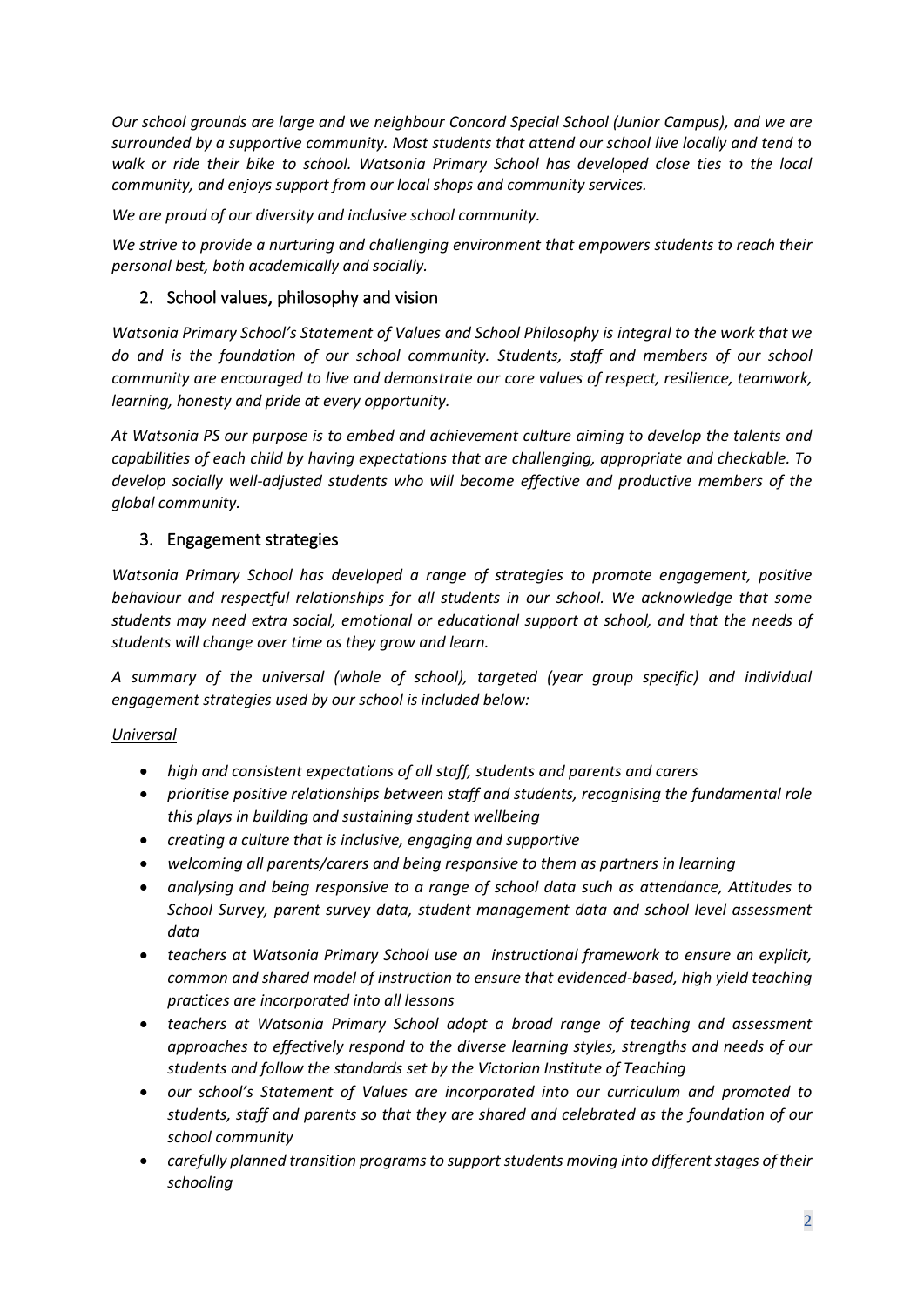- *positive behaviour and student achievement is acknowledged in the classroom, and formally in school assemblies and communication to parents*
- *monitor student attendance and implement attendance improvement strategies at a wholeschool, cohort and individual level*
- *students have the opportunity to contribute to and provide feedback on decisions aboutschool operations through the Student Representative Council and other forums including year group meetings and Peer Support Groups. Students are also encouraged to speak with their teachers and Principal whenever they have any questions or concerns.*
- *create opportunities for cross—age connections amongst students through school plays, athletics, music programs and peer support programs*
- *All students are welcome to self-refer to teachers and Principal if they would like to discuss a particular issue or feel as though they may need support of any kind. We are proud to have an 'open door' policy where students and staff are partners in learning*
- *we engage in school wide positive behaviour support with our staff and students, which includes programs such as:*
	- o *Smiling Minds and Zones of Regulation*
	- o *Hands off School*
	- o *Safe Schools*
- *programs, incursions and excursions developed to address issue specific behaviour (i.e. anger management programs)*
- *opportunities for student inclusion (i.e. sports teams, clubs, recess and lunchtime activities)*
- *buddy program*

#### *Targeted*

E*ach year group has a senior teacher responsible for their year, who monitor the health and wellbeing of students in their year, and act as a point of contact for students who may need additional support*

- *connect all Koorie students with a Koorie Engagement Support Officer*
- *all students in Out of Home Care will be appointed a Learning Mentor, have an Individual Learning Plan and a Student Support Group (SSG) and will be referred to Student Support Services for an Educational Needs Assessment*
- *wellbeing and health staff will undertake health promotion and social skills development in response to needs identified by student wellbeing data, classroom teachers or other school staff each year*
- *staff will apply a trauma-informed approach to working with students who have experienced trauma*

#### *Individual*

- *[Student Support Groups](https://www2.education.vic.gov.au/pal/student-support-groups/policy)*
- *[Individual Education Plans](https://www2.education.vic.gov.au/pal/individual-education-plans-ieps/policy)*
- *[Behaviour -](https://www2.education.vic.gov.au/pal/behaviour-students/policy) Students*
- *[Behaviour Support Plans](https://www2.education.vic.gov.au/pal/behaviour-students/guidance/6-behaviour-support-plans)*
- *[Student Support Services](https://www2.education.vic.gov.au/pal/student-support-services/policy)*

#### as well as to other Department programs and services such as:

- [Program for Students with Disabilities](https://www.education.vic.gov.au/school/teachers/learningneeds/Pages/psd.aspx)
- *[Mental health toolkit](https://www.education.vic.gov.au/school/teachers/health/mentalhealth/Pages/mentalhealthtoolkit.aspx)*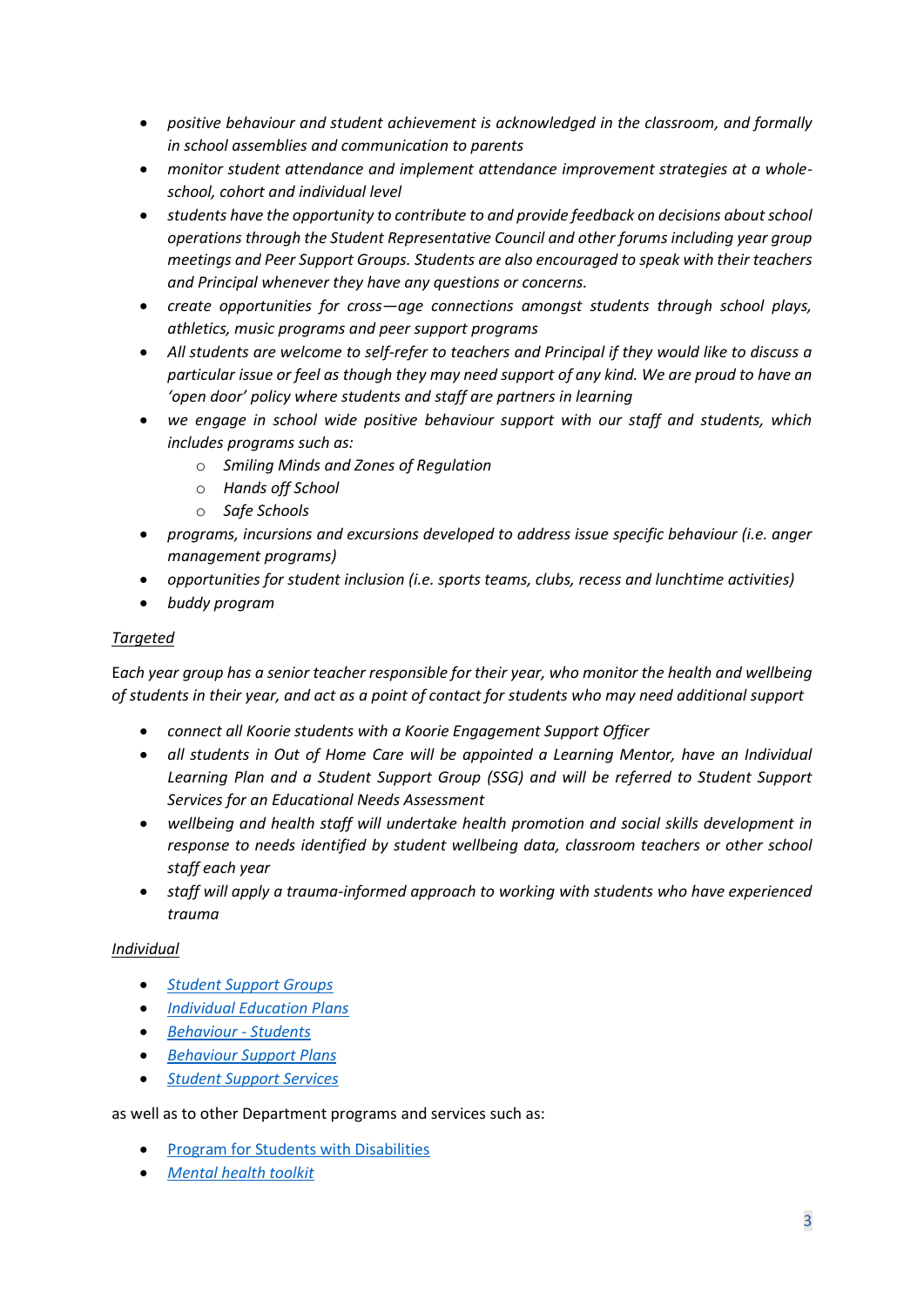- *[headspace](https://www.education.vic.gov.au/school/teachers/health/mentalhealth/Pages/headspace-counselling-secondary.aspx)*
- [Navigator](https://www.education.vic.gov.au/school/teachers/behaviour/engagement/Pages/navigator.aspx)
- [LOOKOUT](https://www.education.vic.gov.au/about/programs/Pages/lookout.aspx)

*Watsonia Primary School implements a range of strategies that support and promote individual engagement. These can include:*

- *building constructive relationships with students at risk or students who are vulnerable due to complex individual circumstances*
- *meeting with student and their parent/carer to talk about how best to help the student engage with school*
- *developing an Individual Learning Plan and/or a Behaviour Support Plan*
- *considering if any environmental changes need to be made, for example changing the classroom set up*
- *referring the student to:*
	- o *school-based wellbeing supports*
	- o *Student Support Services*
	- o *Appropriate external supports such as council based youth and family services, other allied health professionals, headspace, child and adolescent mental health services or ChildFirst*
	- o *Re-engagement programs such as Navigator*

*Where necessary the school will support the student's family to engage by:*

- *being responsive and sensitive to changes in the student's circumstances and health and wellbeing*
- *collaborating, where appropriate and with the support of the student and their family, with any external allied health professionals, services or agencies that are supporting the student*
- *monitoring individual student attendance and developing an Attendance Improvement Plans in collaboration with the student and their family*
- *running regular Student Support Group meetings for all students:*
	- o *with a disability*
	- o *in Out of Home Care*
	- o *and with other complex needs that require ongoing support and monitoring.*

# 4. Identifying students in need of support

*Watsonia Primary School is committed to providing the necessary support to ensure our students are supported intellectually, emotionally and socially. The Student Wellbeing team plays a significant role in developing and implementing strategies help identify students in need of support and enhance student wellbeing. Watsonia Primary School will utilise the following information and tools to identify students in need of extra emotional, social or educational support:*

- *personal, health and learning information gathered upon enrolment and while the student is enrolled*
- *attendance records*
- *academic performance*
- *observations by school staff such as changes in engagement, behaviour, self-care, social connectedness and motivation*
- *attendance, detention and suspension data*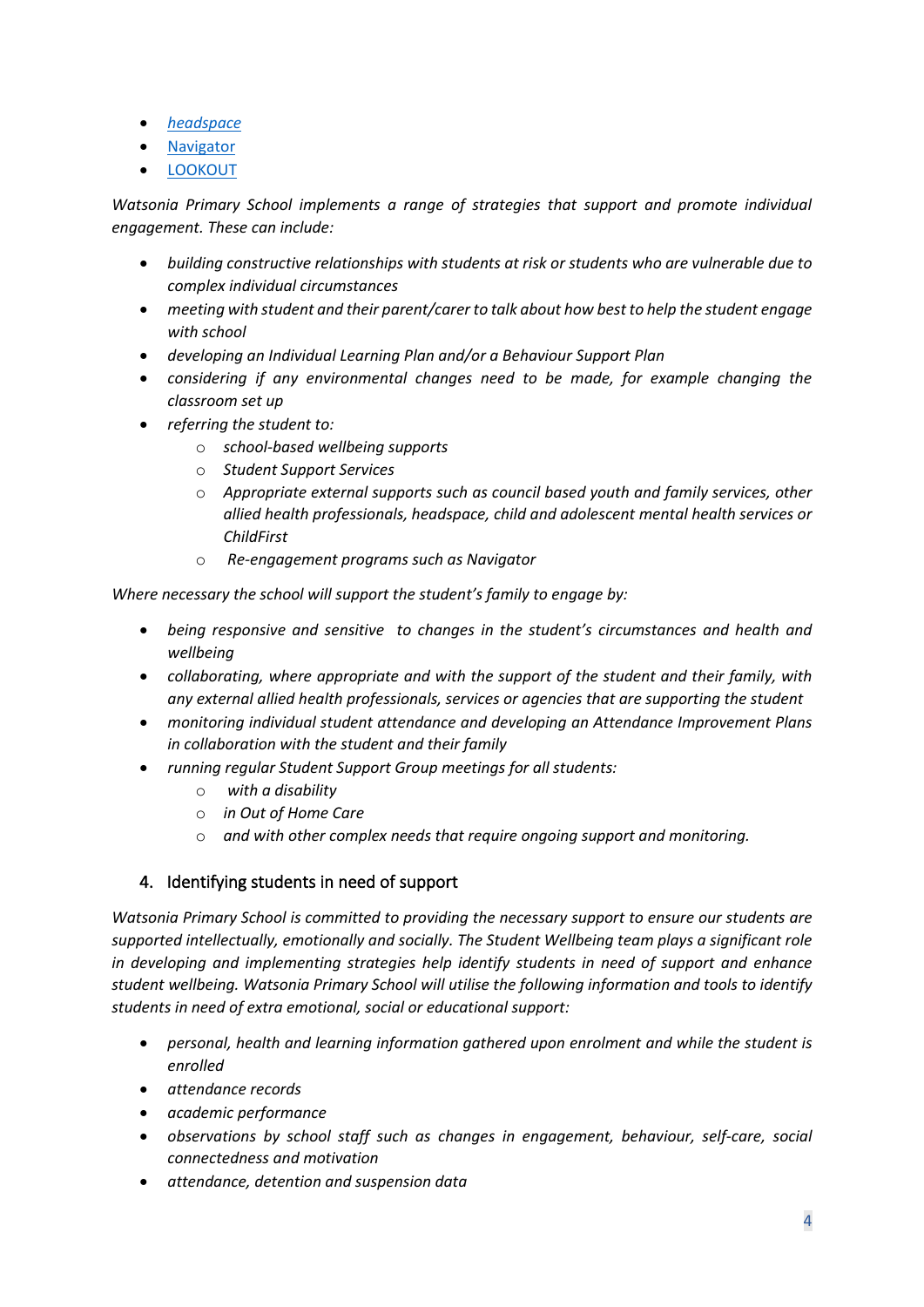- *engagement with families*
- *self-referrals or referrals from peers*

# 5. Student rights and responsibilities

All members of our school community have a right to experience a safe and supportive school environment. We expect that all students, staff, parents and carers treat each other with respect and dignity. Our school's Statement of Values highlights the rights and responsibilities of members of our community.

Students have the right to:

- participate fully in their education
- feel safe, secure and happy at school
- learn in an environment free from bullying, harassment, violence, discrimination or intimidation
- express their ideas, feelings and concerns.

Students have the responsibility to:

- participate fully in their educational program
- display positive behaviours that demonstrate respect for themselves, their peers, their teachers and members of the school community
- respect the right of others to learn.

Students who may have a complaint or concern about something that has happened at school are encouraged to speak to their parents or carers and approach a trusted teacher or a member of the school leadership team.

*Behavioural expectations of students, staff and families are grounded in our school's Statement of Values. Student bullying behaviour will be responded to consistently with Watsonia Primary School's Bullying policy.* 

*When a student acts in breach of the behaviour standards of our school community, Watsonia Primary School will institute a staged response, consistent with the Department's policies on behaviour, discipline and student wellbeing and engagement. Where appropriate, parents will be informed about the inappropriate behaviour and the disciplinary action taken by teachers and other school staff.* 

*Our school considers, explores and implement positive and non-punitive interventions to support student behaviour before considering disciplinary measures such as detention, withdrawal of privileges or withdrawal from class.*

*Disciplinary measures may be used as part of a staged response to inappropriate behaviour in combination with other engagement and support strategies to ensure that factors that may have contributed to the student's behaviour are identified and addressed. Disciplinary measures at our school will be applied fairly and consistently. Students will always be provided with an opportunity to be heard.* 

*Disciplinary measures that may be applied include:*

- *warning a student that their behaviour is inappropriate*
- *teacher controlled consequences such as moving a student in a classroom or other reasonable and proportionate responses to misbehaviour*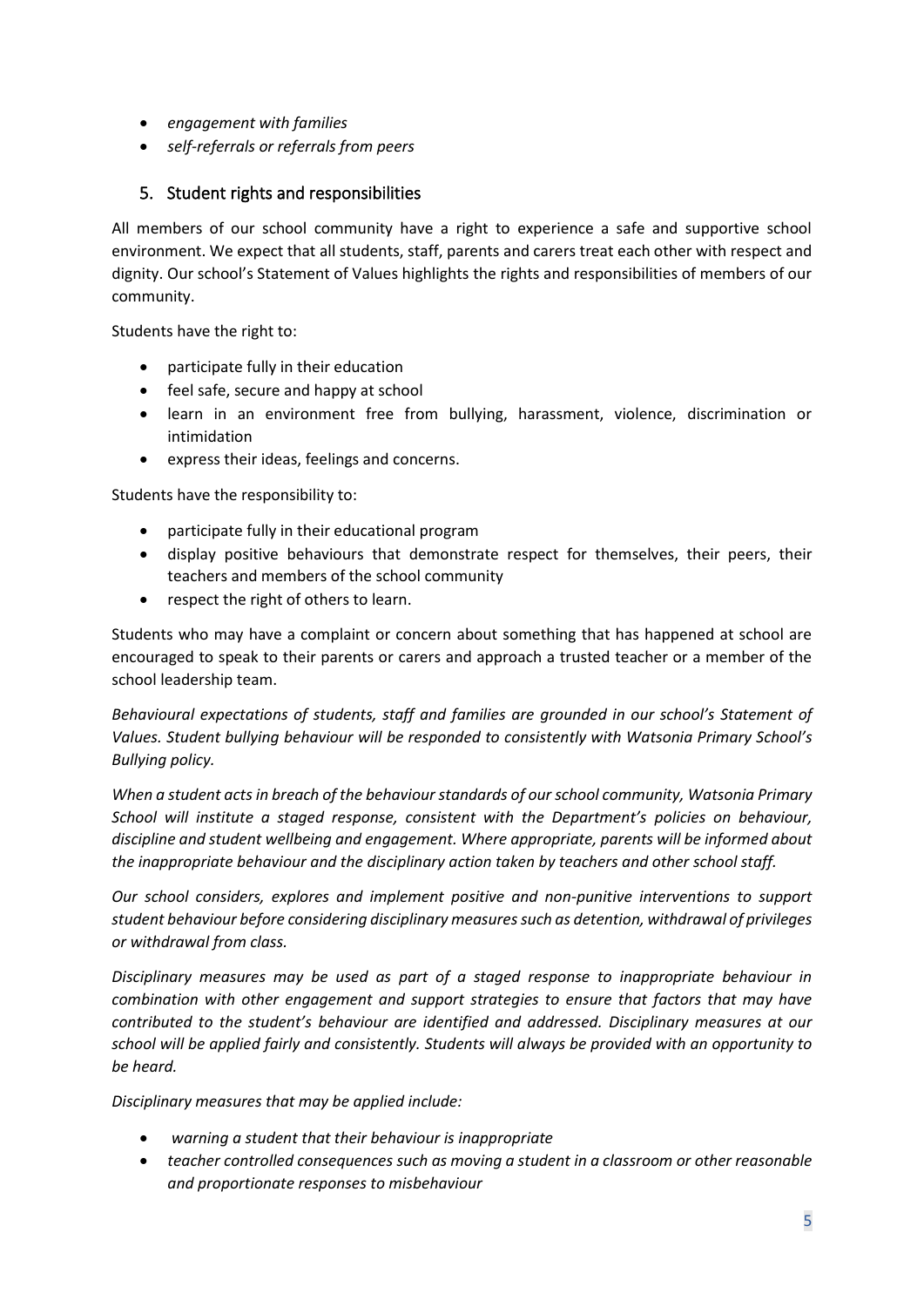- *withdrawal of privileges*
- *referral to the Year Level Coordinator*
- *restorative practices*
- *detentions*
- *behaviour support and intervention meetings*
- *suspension*
- *expulsion*

Suspension, expulsion and restrictive interventions are measures of last resort and may only be used in situations consistent with Department policy, available at:

- <https://www2.education.vic.gov.au/pal/suspensions/policy>
- <https://www2.education.vic.gov.au/pal/expulsions/policy>
- <https://www2.education.vic.gov.au/pal/restraint-seclusion/policy>

In line with Ministerial Order 1125, no student aged 8 or younger will be expelled without the approval of the Secretary of the Department of Education and Training.

The Principal of Watsonia Primary School is responsible for ensuring all suspensions and expulsions are recorded on CASES21.

Corporal punishment is prohibited in our school and will not be used in any circumstance.

## 6. Engaging with families

Watsonia Primary School values the input of parents and carers, and we will strive to support families to engage in their child's learning and build their capacity as active learners. We aim to be partners in learning with parents and carers in our school community.

We work hard to create successful partnerships with parents and carers by:

- ensuring that all parents have access to our school policies and procedures, available on our school website
- maintaining an open, respectful line of communication between parents and staff, supported by our Communicating with School Staff policy.
- providing parent volunteer opportunities so that families can contribute to school activities
- involving families with homework and other curriculum-related activities
- involving families in school decision making
- coordinating resources and services from the community for families
- including families in Student Support Groups, and developing individual plans for students.

#### 7. Evaluation

Watsonia Primary School will collect data each year to understand the frequency and types of wellbeing issues that are experienced by our students so that we can measure the success or otherwise of our school based strategies and identify emerging trends or needs.

Sources of data that will be assessed on an annual basis include:

- student survey data
- incidents data
- school reports